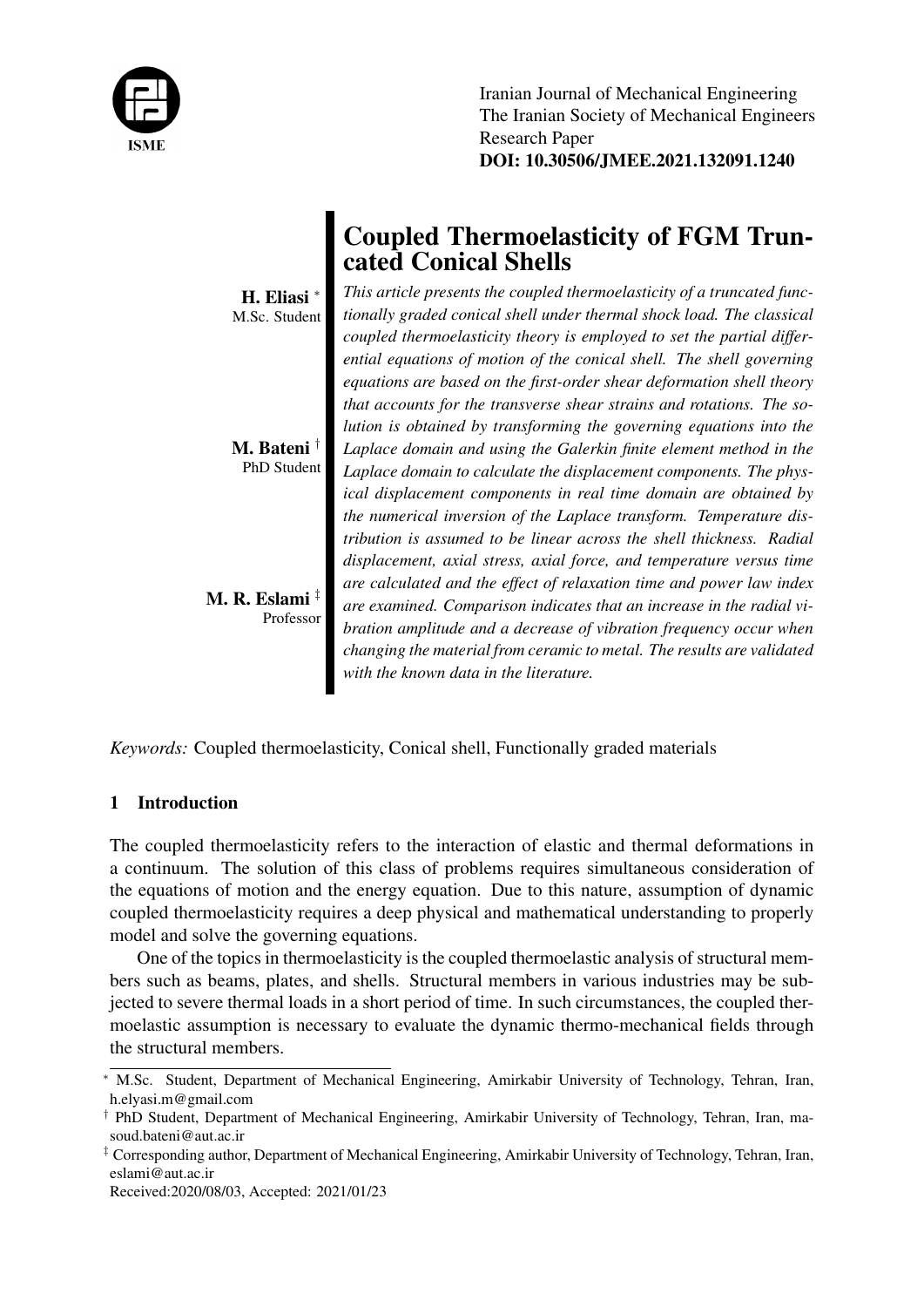Researches are conducted on the coupled thermoelastic analysis of structural members. Ignaczak and Nowacki [1] have addressed such an analysis. They presented the coupled thermoelastic formulations for dynamical analysis of plates under non-steady temperature distributions. Jones [2] presented an investigation on the coupled thermoelastic behavior of beams. This work contains the EulerBernoulli and Timoshenko beam hypotheses, and presents formulations for beams with different thermal and mechanical boundary conditions. Researches on coupled thermoelasticity of beams are extended to geometrically nonlinear analysis [3], and beams made of functionally graded materials (FGMs) [4]. Among the early studies on the coupled thermoelastic analysis of thin plates, the work done by Inan [5] could be mentioned. This work implemented an analytical approach and investigated the free vibration as well as general solution of the associated equations of motion of thin elastic plates for thermo-mechanically coupled conditions. Chang and Wan [6] present a Galerkin-based investigation on the thermo-mechanically coupled large amplitude vibrations of thin elastic plates. This work presents some results on damping aspect of coupled thermoelastic analysis, and a comparison between the coupled and un-coupled results. Trajkovski and Cukić [7] presented the dynamic coupled thermoelastic behavior of circular plates under a surface thermal shock load. This work uses a solution based on the integral transforms which has the capability for exact implementation of boundary conditions. For investigation on the effect of thermo-mechanical coupling on the nonlinear dynamics of orthotropic plates, Yeh [8] used a Galerkin-based solution method. This work is presented for plates with simply supported boundary conditions, and plate's behavior is considered to be governed by the classical plate theory. The results of this work mainly show the effects of material and geometrical characteristics of plates, stemming from the thermo-mechanical coupling and orthotropicity of plate's material on the amplitude decaying of their vibrational motion. Research is also conducted to investigate the dynamic coupled thermoelastic behavior of plates made of functionally graded materrials. In this regard, works done by Akbarzadeh et al. [9] and Jafarinezhad and Eslami [10], respectively, present dynamic thermoelastic analysis on behavior of rectangular and annular plates subjected to lateral thermal shocks. The leading work on the analysis of the dynamic thermoelastic response of shell structures belongs to McQuillen and Brull [11]. The numerical results of this work address the behavior of infinite-length cylindrical shells subjected to suddenly applied and rotating longitudinal lines of heat flux. Eslami et al. [12], by means of the Galerkin finite element procedure, investigated the dynamic thermoelastic response of long cylindrical shells subjected to thermal and mechanical shocks. Using the Ritz finite element method, Chang and Shyong [13] presented an investigation on the vibrational behavior of laminated cylindrical shell panels subjected to a surface thermal shock. Through the numerical results of this work, effects of themo-mechanical coupling, boundary conditions, ply angles, and radius of curvature on dynamic thermoelastic response of laminated cylindrical shell panels are studied. Eslami et al. [14] investigated the dynamic coupled thermoelastic behavior for shells of revolution based on the Flügge second-order shell theory. This work uses the Galerkin finite element method for solving the governing equations and exhibits the effect of normal stress and strain on the response of shells to thermal and mechanical shocks. The dynamic coupled thermoelastic response has also been studied for cylindrical shells made of FGMs, see the work by Bahtui and Eslami [15]. This work utilizes a secondorder shear-deformable shell model as the kinematical idealization and a Galerkin trans-finite element method as the solution procedure. Kraus [16] has presented the dynamic thermoelastic analysis of spherical shells. However, the work is formulated in the context of un-coupled thermoelasticity theory. Amiri et al. [17] have presented the dynamic coupled thermoelastic response of thin spherical shells. Coupled thermoelasticity of thin conical shells under thermal shock load is considered by Soltani et al [18]. The shell material is considered to be made of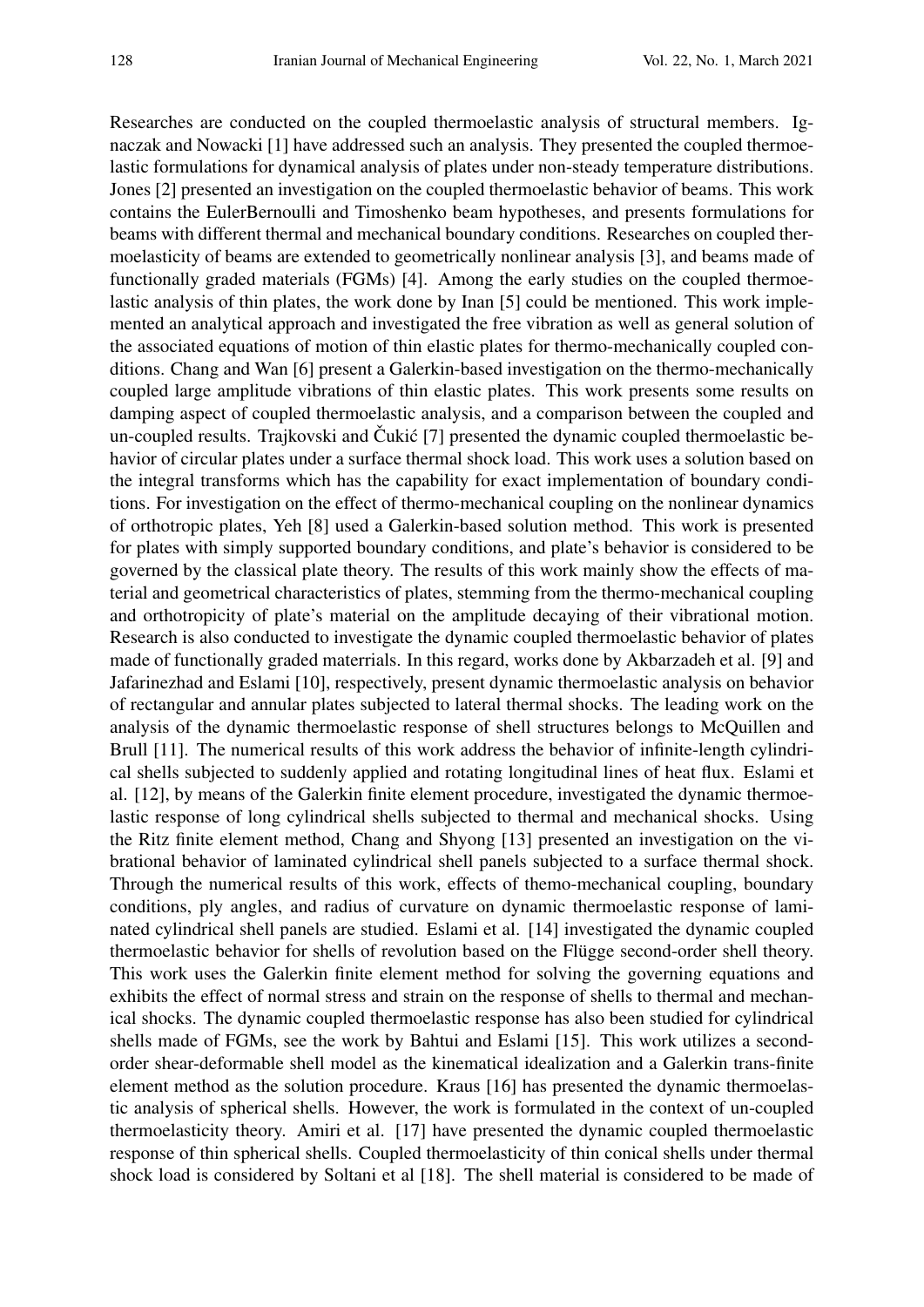homogeneous/isotropic material, temperature distribution across the shell thickness is assumed to be a quadratic function of the thickness variable and the Galerkin finite element method is employed to solve the coupled equations. The coupled equations are directly solved in the space and time domain using the Newmark method. Coupled thermoelasticity of rotating truncated conical shells based on the Lord-Shulman model is presented by Heydarpour and Aghdam [19]. While the title of the paper is conical shells, but the authors consider a thick shell segment and use the theory of elasticity and the equations of motion along the axial and radial directions. The differential quadrature method is used to solve the governing equations. Since the theory of elasticity is used to model the problem, the temperature and stress wave fronts should be detected in the corresponding figures. No clear discussion for the wave fronts is given in the numerical result section of the article. This conclusion is the critical issue and the authors should have provided a brief discussion on the interaction of the speed of rotation and the magnitudes and locations of the temperature and stress wave fronts.

The present work deals with the dynamic coupled thermoelastic response of truncated FGM conical shells to suddenly applied thermal shocks. The work is formulated based on a first-order shear-deformable shell model. The shell is considered to obey Hooke's law for their mechanical material properties and to accept infinitesimal strains under the applied load conditions. The classical dynamic coupled energy equation is used to obtain the temperature distribution through the shells. The temperature field in shell's thickness direction is approximated to vary linearly. Based on the governing equations, a flexural coupled thermoelastic element is derived. Also, the effects of shell slenderness and thermal edge conditions on the dynamic coupled thermoelastic response of thin conical hells to lateral thermal shock loads are investigated.

#### 2 Analysis

A truncated conical FGM shell with radii  $R_i$  and  $R_o$ , thickness h, and the half apex angle  $\beta$ , as shown in Figure (1), is considered. The functionally graded shell is made of metal and ceramic, where the material properties continuously change in the thickness direction as a function of location. The material properties such as Youngs modules  $E(z)$ , coefficient of thermal expansion  $\alpha(z)$ , coefficient of heat conduction  $K(z)$ , specific heat  $C(z)$ , and the mass density  $\rho(z)$  are described across the shell thickness, where z is the shell thickness coordinate between  $-h/2$ and  $h/2$ , positive outward. The volume fraction of constituent materials are denoted by

$$
f_m = \frac{V_m}{V_m + V_c} \qquad \mathbf{f}_c = \frac{V_c}{V_m + V_c} \tag{1}
$$

where  $f_m$  and  $f_c$  are the volume fractions of metal and ceramic of FGM, respectively, and satisfy the following equation

$$
f_m + f_c = 1\tag{2}
$$

The effective material properties of functionally graded materials may be expressed as

$$
F_{cf}(z) = F_m f_m + F_c f_c \tag{3}
$$

where  $F_m$  and  $F_c$  are the persistent material properties of each phase. The volume fraction is assumed to follow a power law function as

$$
i \ge 0, f_m = \left(\frac{2z + h}{2h}\right)^i, f_c = 1 - f_m
$$
\n(4)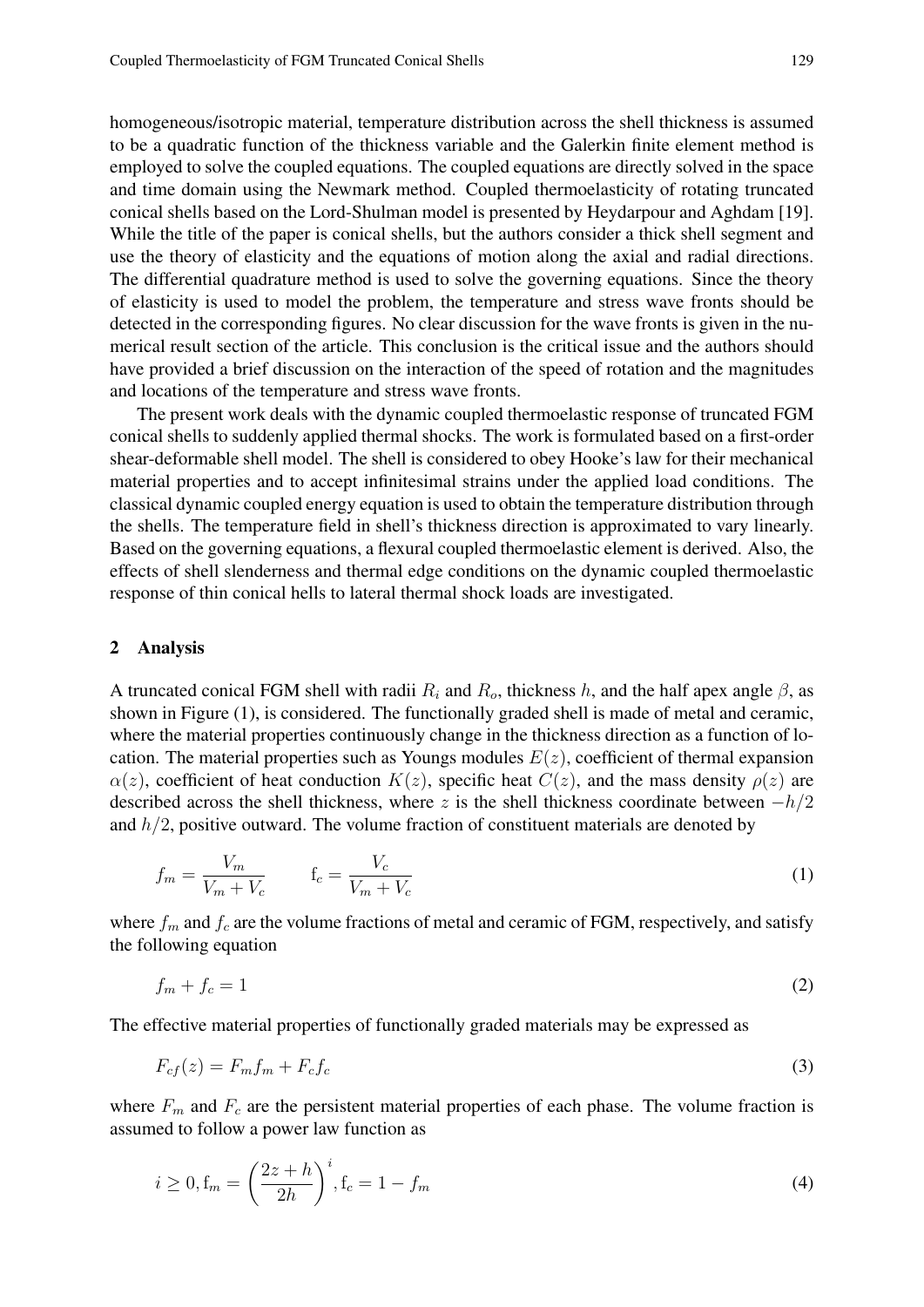

Figure 1 Truncated conical shell with displacement fields.

where  $i$  is the power law index and represents the material variation through the shell thickness. When value of  $i$  equals to zero, it represents a fully metal and when infinity it represents a fully ceramic shell. It is assumed that Poissons ratio is constant across the shell thickness due to its negligible variation for the constituents.

### *2.1 Strain-displacement relations*

Structure in this problem is a functionally graded truncated conical shell. The conical coordinates  $(x, \theta, z)$  are considered along the axial, circumferential, and normal to shell surface directions. The displacement components based on the first order approximation are represented as

$$
u(x, \theta, z) = u_0(x, \theta) + z\psi_x(x, \theta)
$$
  
\n
$$
v(x, \theta, z) = v_0(x, \theta) + z\psi_\theta(x, \theta)
$$
  
\n
$$
w(x, \theta, z) = w_0(x, \theta)
$$
\n(5)

where  $u_0$ ,  $v_0$ , and  $w_0$  represent the components of displacement vector in the middle plane of the shell at a point along the  $x$ ,  $\theta$ , and  $z$ -directions, respectively.

The strain-displacement relations for the conical shell based on first order shear deformation theory are given as

$$
\varepsilon_{x} = \frac{\partial u_{\circ}}{\partial x} + z \frac{\partial \psi_{x}}{\partial x}
$$
\n
$$
\varepsilon_{\theta} = \frac{1}{1 + \frac{z}{R_{v}}} \left[ \frac{1}{R} \frac{\partial v_{\circ}}{\partial \theta} + \frac{u_{\circ}}{R} \sin \beta + \frac{w_{\circ}}{R} \cos \beta + \frac{z}{R} \left( \frac{\partial \psi_{\theta}}{\partial \theta} + \psi_{x} \sin \beta \right) \right]
$$
\n
$$
\gamma_{\theta z} = \frac{1}{1 + \frac{z}{R_{v}}} \left( \frac{1}{R} \frac{\partial w_{\circ}}{\partial \theta} + \psi_{\theta} - \frac{v_{\circ}}{R} \cos \beta \right)
$$
\n
$$
\gamma_{xz} = \frac{\partial w_{\circ}}{\partial x} + \psi_{x}
$$
\n
$$
\gamma_{x\theta} = \frac{\partial v_{\circ}}{\partial x} + z \frac{\partial \psi_{\theta}}{\partial x} + \left( \frac{1}{1 + \frac{z}{R_{v}}} \right) \left[ \frac{1}{R} \frac{\partial u_{\circ}}{\partial \theta} - \frac{v_{\circ}}{R} \sin \beta + \frac{z}{R} \left( \frac{\partial \psi_{x}}{\partial \theta} - \psi_{\theta} \sin \beta \right) \right]
$$
\n(6)

where in these equations  $R = R(x)$  and  $R_v = R \cos \beta$ .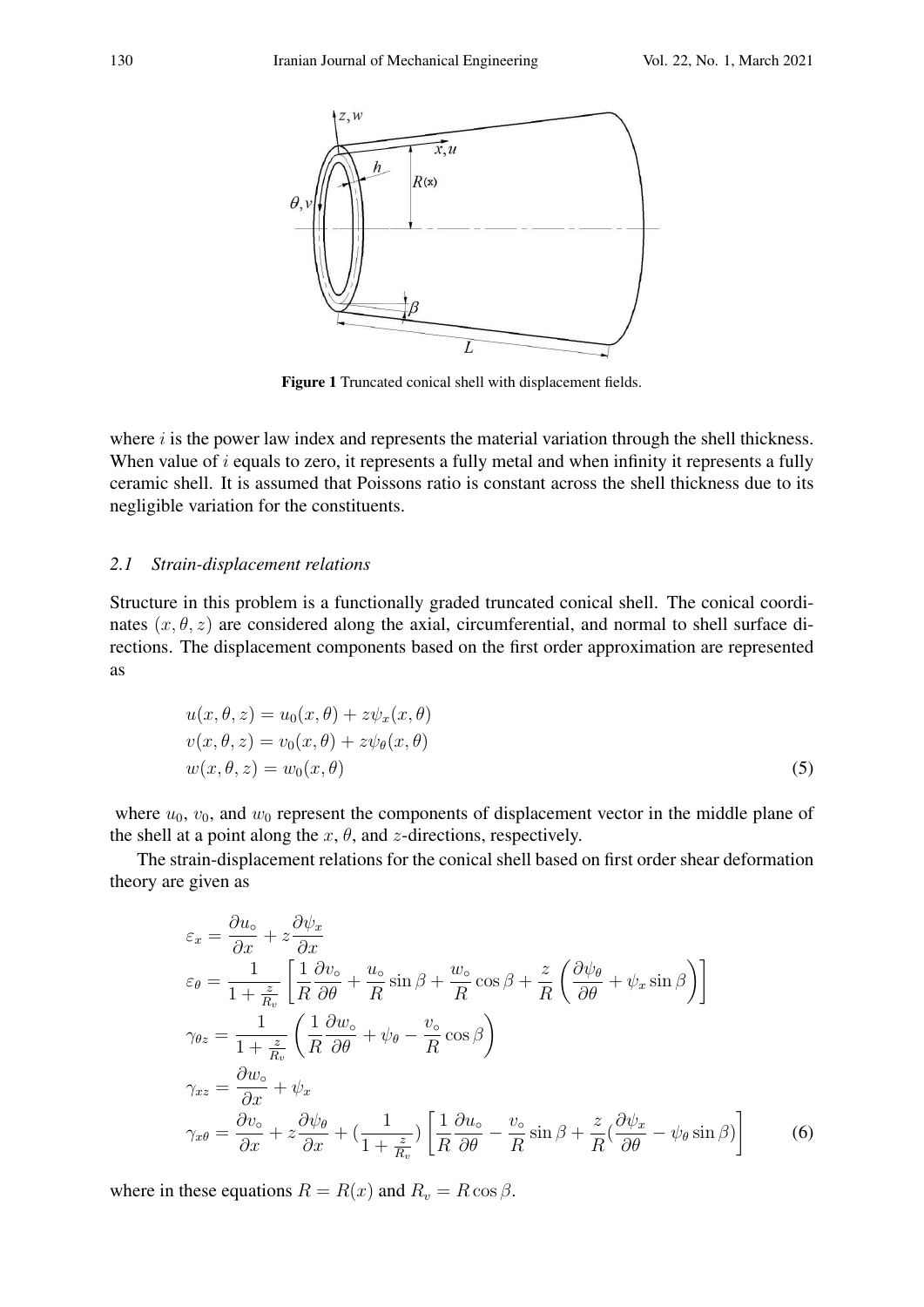## *2.2 Stress-strain relations*

The stress - strain relations for a functionally graded shell based on the assumed displacement model, including the shear deformations, are

$$
\begin{Bmatrix}\n\sigma_x \\
\sigma_\theta \\
\tau_{x\theta} \\
\tau_{xz} \\
\tau_{\theta z}\n\end{Bmatrix} = \frac{E(z)}{1 - v^2} \begin{bmatrix}\n1 & v & 0 & 0 & 0 \\
v & 1 & 0 & 0 & 0 \\
0 & 0 & \frac{1 - v}{2} & 0 & 0 \\
0 & 0 & 0 & \frac{1 - v}{2} & 0 \\
0 & 0 & 0 & 0 & \frac{1 - v}{2}\n\end{bmatrix} \begin{Bmatrix}\n\varepsilon_x - \alpha(z)(\Delta T) \\
\varepsilon_\theta - \alpha(z)(\Delta T) \\
\gamma_{x\theta} \\
\gamma_{xz} \\
\gamma_{\theta z}\n\end{Bmatrix}
$$
\n(7)

The force and moment resultants from the first order shell theory are

$$
\langle N_{xx}, N_{\theta\theta}, N_{\theta x}, N_{x\theta}, Q_{xx}, Q_{\theta\theta} \rangle = \int_{-h/2}^{h/2} \langle \sigma_{xx}, \sigma_{\theta\theta}, \tau_{\theta x}, \tau_{x\theta}, \tau_{xz}, \tau_{\theta z} \rangle dz
$$
  

$$
\langle M_{xx}, M_{\theta\theta}, M_{\theta x}, M_{x\theta} \rangle = \int_{-h/2}^{h/2} \langle \sigma_{xx}, \sigma_{\theta\theta}, \tau_{\theta x}, \tau_{x\theta} \rangle dz
$$
(8)

## *2.3 Equations of motion*

The following equations are obtained by the Hamilton principle, in conical coordinates, including the shear deformations [16]

$$
N_{xx,x}.R(x) + N_{\theta x,\theta} + (N_{xx} - N_{\theta\theta})\sin\beta = R(x)(I_{\circ}\ddot{u}_{\circ} + I_{1}\ddot{\psi}_{x})
$$
  
\n
$$
N_{x\theta,x}.R(x) + N_{\theta\theta,\theta} + (N_{x\theta} + N_{\theta x})\sin\beta + Q_{\theta}\cdot\sin\beta = R(x)(I_{\circ}\ddot{v}_{\circ} + I_{1}\ddot{\psi}_{\theta})
$$
  
\n
$$
Q_{x,x}.R(x) + Q_{\theta,\theta} + Q_{x}\cdot\sin\beta - N_{\theta\theta}\cdot\cos\beta = R(x)(q + I_{\circ}\ddot{w}_{\circ})
$$
  
\n
$$
M_{xx}.\sin\beta + M_{xx,x}.R(x) + M_{\theta x,\theta} - M_{\theta\theta}\cdot\sin\beta - R(x)Q_{x} = R(x)(I_{1}\ddot{u}_{\circ} + I_{2}\ddot{\psi}_{x})
$$
  
\n
$$
M_{x\theta,x}.R(x) + M_{\theta\theta,\theta} + (M_{x\theta} + M_{\theta x})\sin\beta - R(x)Q_{\theta} = R(x)(I_{1}\ddot{v}_{\circ} + I_{2}\ddot{\psi}_{\theta})
$$
  
\n(9)

where

$$
\int_{-h/2}^{h/2} \rho(z)dz = I_0
$$
  

$$
\int_{-h/2}^{h/2} \rho(z)zdz = I_1
$$
  

$$
\int_{-h/2}^{h/2} \rho(z)z^2dz = I_2
$$
 (10)

For the axisymmetric loading conditions, Eqs. (9) reduce to

$$
N_{xx,x} + (N_{xx} - N_{\theta\theta})\frac{\sin\beta}{R} = I_{\circ}\ddot{u}_{\circ} + I_{1}\ddot{\psi}_{x}
$$
  
\n
$$
Q_{x,x} + Q_{x} \cdot \frac{\sin\beta}{R} - N_{\theta\theta}\frac{\cos\beta}{R} = q + I_{\circ}\ddot{w}_{\circ}
$$
  
\n
$$
M_{xx,x} + (M_{xx} - M_{\theta\theta})\frac{\sin\beta}{R} - Q_{x} = I_{1}\ddot{u}_{\circ} + I_{2}\ddot{\psi}_{x}
$$
\n(11)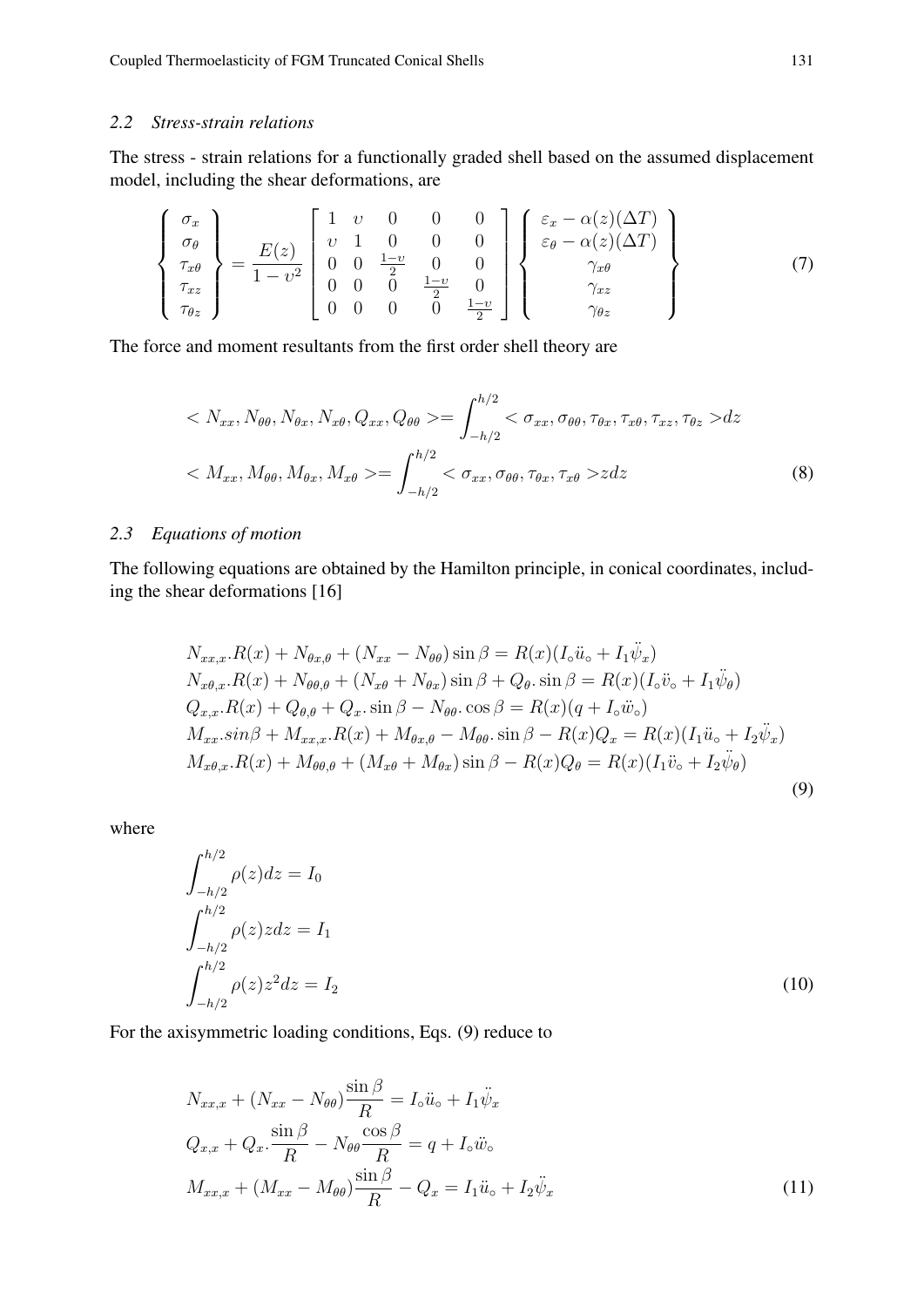Temperature distribution across the shell thickness may be assumed to be linear, as

$$
T(x, \theta, z, t) - T_a = T_0(x, \theta, t) + zT_1(x, \theta, t)
$$
\n(12)

where  $T_a$  is the reference temperature and  $T_1$  and  $T_2$  are the unknown functions to be obtained. Substituting Eqs. (6) into Eqs. (7) and using Eqs. (10) and (12) and finally substituting the resulting equations into the equations of motion (11), the equations of motion are obtained in terms of the displacement components as

$$
(A_{111}\frac{\partial^2}{\partial x^2} + A_{111}\frac{\sin\beta}{R}\frac{\partial}{\partial x} - A_{111}\frac{\sin^2\beta}{R^2} - I_0\frac{\partial^2}{\partial t^2}u_0 + (-A'_{111}\frac{\cos\beta}{R}\frac{\partial}{\partial x} - A_{111}\frac{\sin\beta\cos\beta}{R^2}v_0 + (B_{111}\frac{\partial^2}{\partial x^2} + B_{111}\frac{\sin\beta}{R}\frac{\partial}{\partial x} - B_{111}\frac{\sin^2\beta}{R^2} - I_1\frac{\partial^2}{\partial t^2}v_x - (G_{11}\frac{\partial}{\partial x})T_0 - (G_{22}\frac{\partial}{\partial x})T_1 = 0
$$
  
\n
$$
(-A'_{111}\frac{\cos\beta}{R}\frac{\partial}{\partial x} - A_{111}\frac{\cos\beta\sin\beta}{R^2}v_0 + (A''_{111}\frac{\partial^2}{\partial x^2} + A_{111}\frac{\sin\beta}{R}\frac{\partial}{\partial x} - A_{111}\frac{\cos^2\beta}{R^2} - I_0\frac{\partial}{\partial t^2}v_0 + (A''_{111}\frac{\partial}{\partial x} - B'_{111}\frac{\cos\beta}{R}\frac{\partial}{\partial x} + A''_{111}\frac{\sin\beta}{R}
$$
  
\n
$$
-A_{111}\frac{\cos\beta\sin\beta}{R^2} - I_0\frac{\partial}{\partial t^2}v_x + (G_{11}\frac{\cos\beta}{R})T_0 + (G_{22}\frac{\cos\beta}{R})T_1 = 0
$$
  
\n
$$
(B_{111}\frac{\partial^2}{\partial x^2} + B_{111}\frac{\sin\beta}{R}\frac{\partial}{\partial x} - B_{111}\frac{\sin^2\beta}{R^2} - I_1\frac{\partial^2}{\partial t^2}v_0 + (-B'_{111}\frac{\cos\beta}{R}\frac{\partial}{\partial x} - B_{111}\frac{\sin\beta\cos\beta}{R^2} - A''_{111}\frac{\partial}{\partial x}v_x - (G_{111}\frac{\partial^2}{\partial x^2} + C_{111}\frac{\sin\beta}{R}\frac{\partial}{\partial x} - C_{111}\frac{\sin^2\beta}{R^2} - I_2\frac
$$

where  $A_{111}, A'_{111}, A''_{111}, B_{111}, B'_{111}, C_{111}, G_{ii}$  ( $i = 1..3$ ) are constants given in the Appendix. Three equations of motion contain five unknown dependent functions  $u_0$ ,  $w_0$ ,  $\psi_x$ ,  $T_0$ , and  $T_1$ . This means that two more equations are needed to complete the necessary equations and calculate the dependent functions. These two equations are derived by employing the energy equation.

### *2.4 Energy equation*

The first law of thermodynamics for heat conduction equation is assumed for the functionally graded truncated conical shell. The classical theory of coupled thermoelasticity for the FG truncated conical shell is considered as [21]

$$
\rho c_{\epsilon} \dot{T} + \bar{\beta} T_a \epsilon_{ii} = (kT_{,i})_{,i} \tag{14}
$$

where  $\rho$  is the mass density,  $c_{\epsilon}$  is the specific heat at constant strain,  $\bar{\beta} = \alpha(3\lambda + 2\mu)$ ,  $T_a$  is the reference temperature, and  $k$  is the heat conduction coefficient. This equation may be written in expanded form for the assumed conditions. We move all parts of the equation to the left side of the equation and call it the residue  $Re$ . The resulting residue  $Re$  is made orthogonal with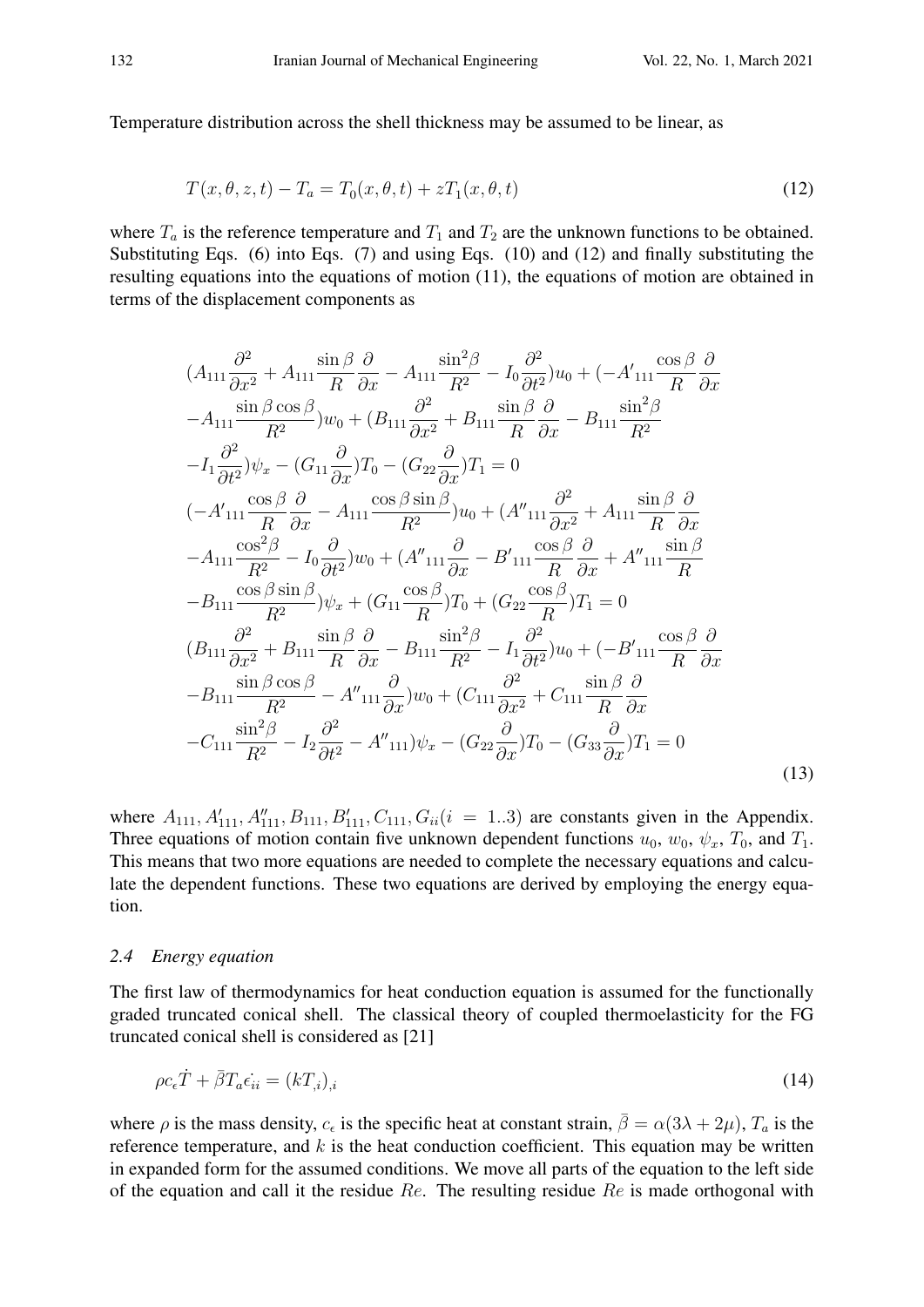respect to 1 and z. This yields two independent equations for  $T_0$  and  $T_1$ , as it is made orthogonal with respect to 1 and z for  $T_0$  and  $T_1$  [11]

$$
\int_{-h/2}^{h/2} Re \times dz = 0
$$
  

$$
\int_{-h/2}^{h/2} Re \times zdz = 0
$$
 (15)

Five governing equations, including the equations of motion and the energy equations, must be simultaneously solved to obtain the displacements and temperature functions.

As the thermal boundary conditions, it is considered that the heat flux  $Q_{in}$  and  $Q_{out}$  are applied on the inside and outside surfaces of the cone

$$
k(-h/2)\frac{\partial T}{\partial z}\bigg|_{-\frac{h}{2}} = h_{in}(T - T_{\infty}^{in}) \quad , \quad z = -\frac{h}{2}
$$
 (16)

$$
k(h/2)\frac{\partial T}{\partial z}\bigg|_{\frac{h}{2}} = h_{out}\left(T - T_{\infty}^{out}\right) , \quad z = \frac{h}{2}
$$
 (17)

Using Eqs. (12) and (15) for the linear approximation of temperature distribution across the thickness direction, two energy equations for the conical shell are obtained as

$$
\begin{split}\n& \left[T_a H_1 \left(\frac{\partial^2}{\partial x \partial t} + \frac{\sin \beta}{R} \left(\frac{\partial}{\partial t}\right)\right)\right] u_0 + \left[T_a H_1 \frac{\cos \beta}{R} \left(\frac{\partial}{\partial t}\right)\right] w_0 \\
& + \left[T_a H_2 \left(\frac{\partial^2}{\partial x \partial t} + \frac{\sin \beta}{R} \left(\frac{\partial}{\partial t}\right)\right)\right] \psi_x \\
& + \left[K_1 \left(\frac{\partial}{\partial t}\right) - J_1 \frac{\sin \beta}{R} \frac{\partial}{\partial x} - J_1 \frac{\partial^2}{\partial x^2}\right] T_0 \\
& + \left[K_2 \left(\frac{\partial}{\partial t}\right) - J_2 \frac{\sin \beta}{R} \frac{\partial}{\partial x} - J_2 \frac{\partial^2}{\partial x^2}\right] T_1 \\
& = Q_{out} - Q_{in} \\
& \left[T_a H_2 \left(\frac{\partial^2}{\partial x \partial t} + \frac{\sin \beta}{R} \left(\frac{\partial}{\partial t}\right)\right)\right] u_0 + \left[T_a H_2 \frac{\cos \beta}{R} \left(\frac{\partial}{\partial t}\right)\right] w_0 \\
& + \left[T_a H_3 \left(\frac{\partial^2}{\partial x \partial t} + \frac{\sin \beta}{R} \left(\frac{\partial}{\partial t}\right)\right)\right] \psi_x \\
& + \left[K_2 \left(\frac{\partial}{\partial t}\right) - J_2 \frac{\sin \beta}{R} \frac{\partial}{\partial x} - J_2 \frac{\partial^2}{\partial x^2}\right] T_0 \\
& + \left[K_3 \left(\frac{\partial}{\partial t}\right) - J_3 \frac{\sin \beta}{R} \frac{\partial}{\partial x} - J_3 \frac{\partial^2}{\partial x^2} + J_1\right] T_1 \\
& = \frac{h}{2} (Q_{out} + Q_{in})\n\end{split}
$$

(18)

where the constants  $H_j$ ,  $K_j$ ,  $J_j$ ( $j = 1...3$ ) are given in the Appendix.

# *2.5 Numerical solution*

Consider a truncated conical shell under axisymmetric thermal shock load. Temperature distribution across the shell thickness is assumed to be linear. Under such assumed conditions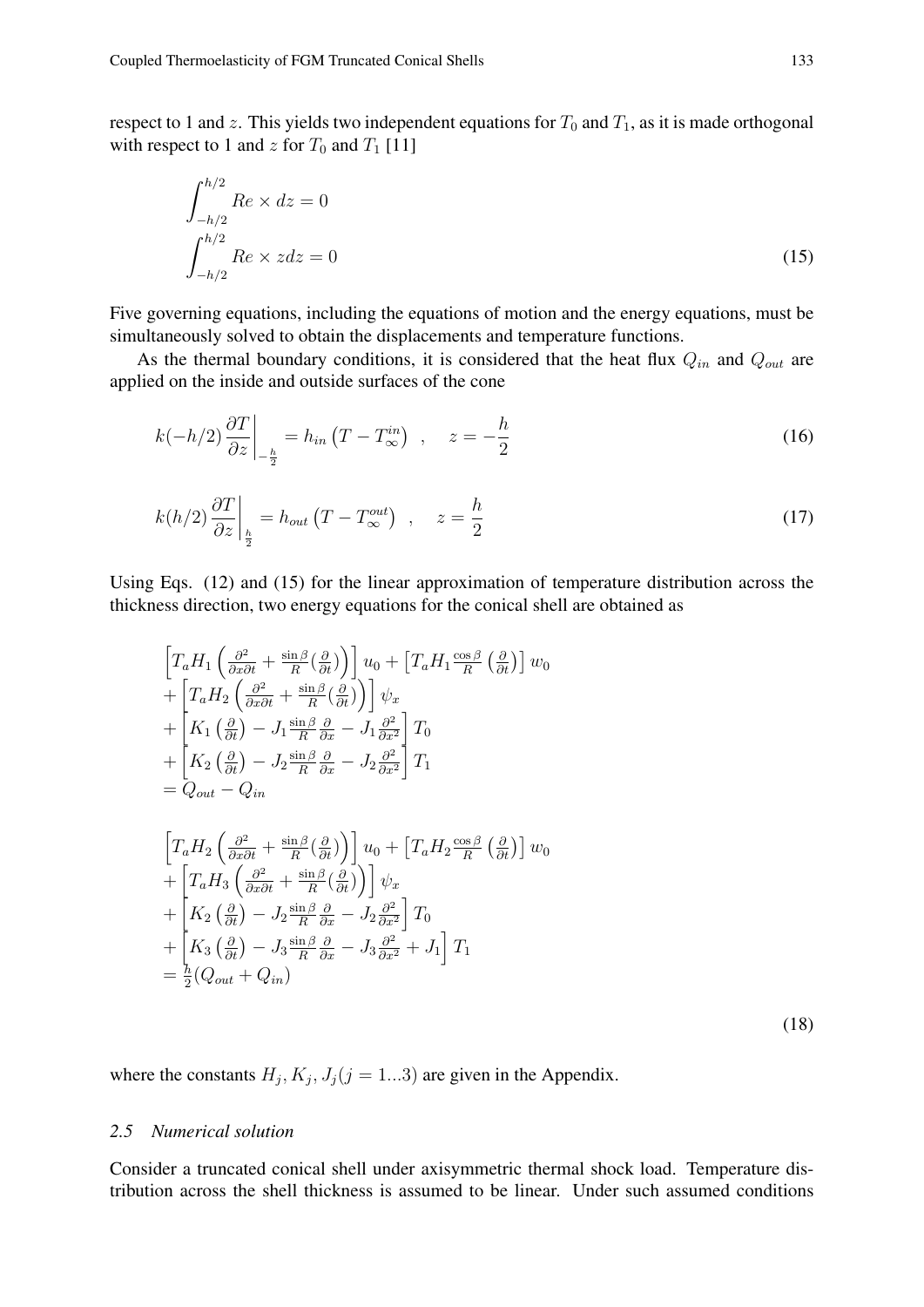five unknown functions  $u_0, w_0, \psi, T_0, T_1$ , as given by Eqs. (13) and (18), appear in the governing equations. These equations are transformed into the dimensionless form by the following dimensionless parameters

$$
\begin{array}{l}\n\bar{x} = \frac{x}{\delta} \\
\bar{t} = \frac{tC_1}{\delta} \\
\Delta \bar{T} = \frac{T - T_a}{T_a} \qquad \bar{T}_0 = \frac{T_0}{T_a} \\
\bar{u}_0 = \frac{(\lambda_m + 2\mu_m)u_0}{\delta \gamma_m T_a} \qquad \bar{w}_0 = \frac{(\lambda_m + 2\mu_m)w_0}{\delta \gamma_m T_a} \qquad \bar{\psi}_x = \frac{(\lambda_m + 2\mu_m)\psi_x}{\gamma_m T_a} \\
\bar{\sigma}_{ij} = \frac{\sigma_{ij}}{\gamma_m T_a}\n\end{array}
$$
\n(19)

where  $\gamma_m = E_m \alpha_m$  indicating that  $\gamma_m$  is evaluated for the metal constituent and

$$
C_1 = \sqrt{\frac{\lambda_m + 2\mu_m}{\rho_m}}
$$

$$
\delta = \frac{k_m}{\rho_m c_m C_1}
$$

Here,  $\lambda$  and  $\mu$  are the Lame constants and the subscript m denotes the material properties of metal constituent. With the assumed dimensionless parameters, the governing equations are transformed into the Laplace domain. Consider the linear shape function for the base element of the dependent functions as

$$
\overline{u_0} = \langle u_{0i} u_{0j} \rangle \left\{ \begin{array}{l} N_i \\ N_j \end{array} \right\}
$$
  

$$
\overline{w_0} = \langle w_{0i} w_{0j} \rangle \left\{ \begin{array}{l} N_i \\ N_j \end{array} \right\}
$$
  

$$
\overline{\psi_{\theta}} = \langle \psi_{\theta i} \psi_{\theta j} \rangle \left\{ \begin{array}{l} N_i \\ N_j \end{array} \right\}
$$
  

$$
\overline{T_0} = \langle T_{0i} T_{0j} \rangle \left\{ \begin{array}{l} N_i \\ N_j \end{array} \right\}
$$
  

$$
\overline{T_1} = \langle T_{1i} T_{1j} \rangle \left\{ \begin{array}{l} N_i \\ N_j \end{array} \right\}
$$

(20)

where  $N_i = 1 - \frac{\bar{x}}{l}$  $\frac{\bar{x}}{l}$  and  $N_j = \frac{\bar{x}}{l}$  $\frac{\bar{x}}{l}$ , *l* being the length of base element (*e*). Applying the Galerkin method to the system of five Laplace transferred equations and employing the weak formulations, yield

$$
\int_{0}^{l} \left[ (-A_{111} \frac{\delta}{(\lambda_{m}+2\mu_{m})} \frac{\partial N_{l}}{\partial x} \frac{\partial N_{m}}{\partial x} - A'''_{111} \frac{\sin^{2}\beta}{R^{2}} \frac{\delta}{(\lambda_{m}+2\mu_{m})} N_{l} N_{m} \right. \\ - A'_{111} \frac{\sin\beta}{R} \frac{\delta}{(\lambda_{m}+2\mu_{m})} \frac{\partial N_{l}}{\partial x} N_{m} + A'''_{111} \frac{\sin\beta}{R} \frac{\delta}{(\lambda_{m}+2\mu_{m})} N_{l} \frac{\partial N_{m}}{\partial x} \\ - I_{0} \frac{1}{\rho_{m}\delta} s^{2} N_{l} N_{m} \right) \bar{u}_{0} + (-A''_{111} \frac{\cos\beta\sin\beta}{R^{2}} \frac{\delta}{(\lambda_{m}+2\mu_{m})} N_{l} N_{m} \\ - A'_{111} \frac{\cos\beta}{R} \frac{\delta}{(\lambda_{m}+2\mu_{m})} \frac{\partial N_{l}}{\partial x} N_{m} \right) \bar{w}_{0} + (-B_{111} \frac{\delta}{(\lambda_{m}+2\mu_{m})} \frac{\partial N_{l}}{\partial x} \frac{\partial N_{m}}{\partial x} \\ - B'''_{111} \frac{\sin^{2}\beta}{R^{2}} \frac{\delta}{(\lambda_{m}+2\mu_{m})} N_{l} N_{m} - B'_{111} \frac{\sin\beta}{R} \frac{\delta}{(\lambda_{m}+2\mu_{m})} \frac{\partial N_{l}}{\partial x} N_{m} \\ + B'''_{111} \frac{\sin\beta}{R} \frac{\delta}{(\lambda_{m}+2\mu_{m})} N_{l} \frac{\partial N_{m}}{\partial x} - I_{1} \frac{1}{\rho_{m}\delta^{2}} s^{2} N_{l} N_{m} \right) \bar{\psi}_{x} \\ + (G_{11} \frac{1}{\gamma_{m}} \frac{\partial N_{l}}{\partial x} N_{m}) \bar{T}_{0} + (G_{22} \frac{1}{\gamma_{m}\delta} \frac{\partial N_{l}}{\partial x} N_{m}) \bar{T}_{1} \right] dx = \frac{1}{T_{a}\gamma_{m}} (-\bar{N} x x . N_{l})
$$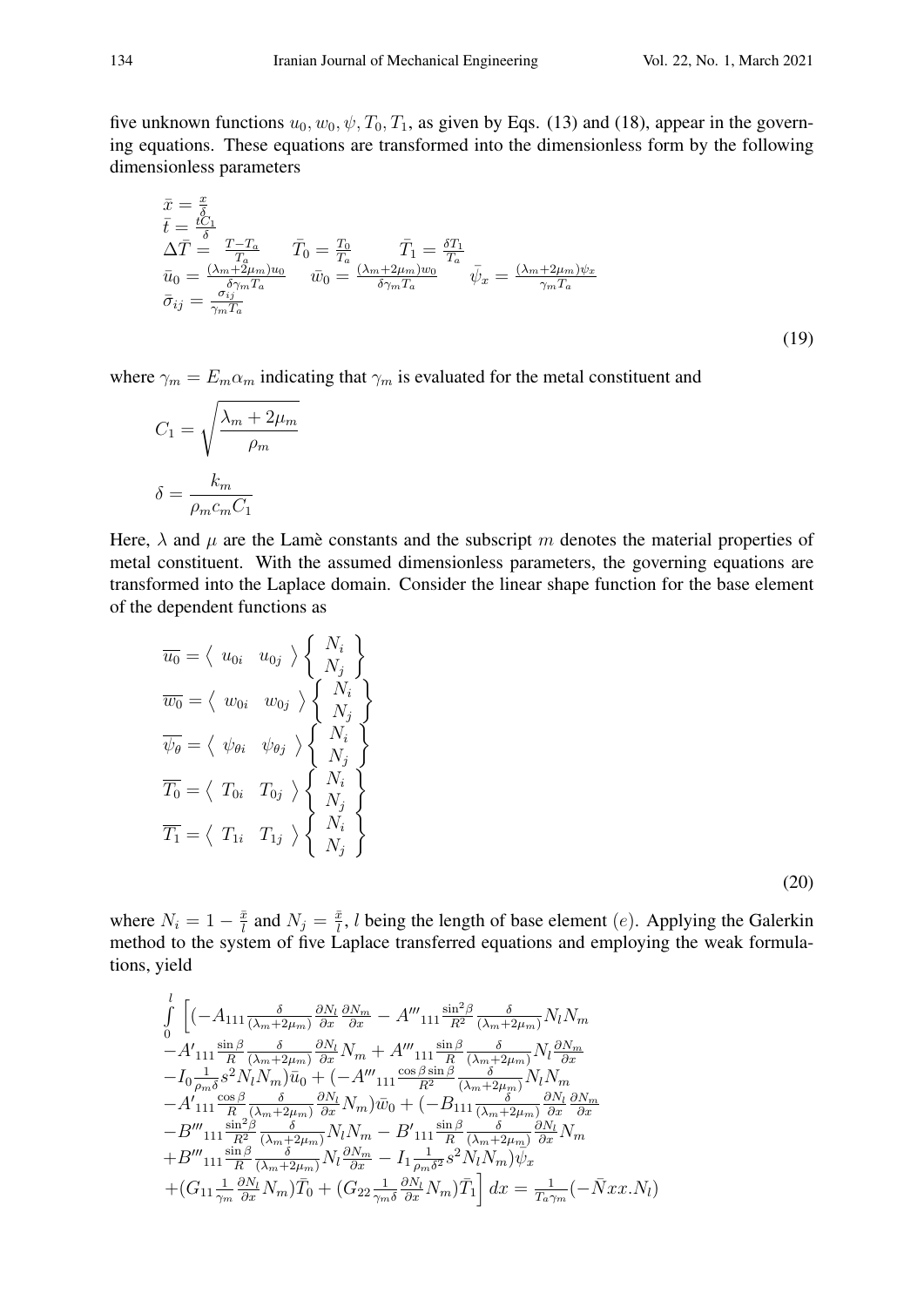$$
\int_{0}^{1} \left[ (-A_{111} \frac{\delta}{(\lambda_{m}+2\mu_{m})} N_{l} \frac{\partial N_{m}}{\partial Y_{m}} - A_{111} \frac{\cos \beta \sin \beta}{\alpha^{2}} \frac{\delta}{(\lambda_{m}+2\mu_{m})} N_{l} N_{m} \right) \tilde{u}_{0} \right. \\ + (A'_{111} \frac{\sin \beta}{R} \frac{\delta}{(\lambda_{m}+2\mu_{m})} \frac{\gamma_{R} \partial N_{m}}{\gamma_{R}+2N_{l}} - A''_{111} \frac{\delta}{(\lambda_{m}+2\mu_{m})} \frac{\partial N_{l} N_{m}}{\partial Z} \\ - A_{111} \frac{\delta}{(\lambda_{m}+2\mu_{m})} \frac{\cos \beta}{R^{2}} N_{l} N_{m} - I_{0} \frac{1}{\lambda_{m}+2\mu_{m}} \frac{\sin \beta \cos \beta}{\beta_{m}} \\ - A''_{111} \frac{\delta}{(\lambda_{m}+2\mu_{m})} \frac{\delta N_{l} N_{m}}{\partial Y_{l}} - B''_{111} \frac{\sin \beta \cos \beta}{\beta_{m}} N_{l} N_{m} \right) \psi_{x} \\ + (G_{11} \frac{\cos \beta}{R} + N_{l} N_{m}) \tilde{T}_{0} + (G_{22} \frac{\cos \beta}{R} \frac{1}{\gamma_{m}+2\mu_{m}}) N_{l} \tilde{T}_{m} \right) dx = \frac{1}{T_{a}\gamma_{m}} (-\bar{Q}x x. N_{l}) \\ \int_{0}^{1} \left[ (-B_{111} \frac{1}{(\lambda_{m}+2\mu_{m})} \frac{\partial N_{l} N_{m}}{\partial Z} - B''_{111} \frac{\sin \beta}{R} \frac{\delta}{(\lambda_{m}+2\mu_{m})} N_{l} N_{m} \\ - B'_{111} \frac{\sin \beta}{R} \frac{\delta}{(\lambda_{m}+2\mu_{m})} \frac{\partial N_{l} N_{m}}{\partial Z} - B'''_{111} \frac{\sin \beta}{R} \frac{\delta}{(\lambda_{m}+2\mu_{m})} N_{l} N_{m} \\ - B''_{111} \frac{\sin \beta}{R} \frac{\delta}{(\lambda_{m}+2\mu_{m})} \frac{\partial N_{l} N_{m}}{\partial Z} - B'''_{111} \frac{\sin \beta}{R} \frac{\
$$

where s is the Laplace variable. Here,  $Q_{in}$  and  $Q_{out}$  are the inner and outer non-dimension applied heat flux. Set of Eqs. (21) are assembled for all the finite elements of the solution domain and the final equation in the Laplace domain is given as

$$
[K(s)]\{X\} = \{F(s)\}\tag{22}
$$

(21)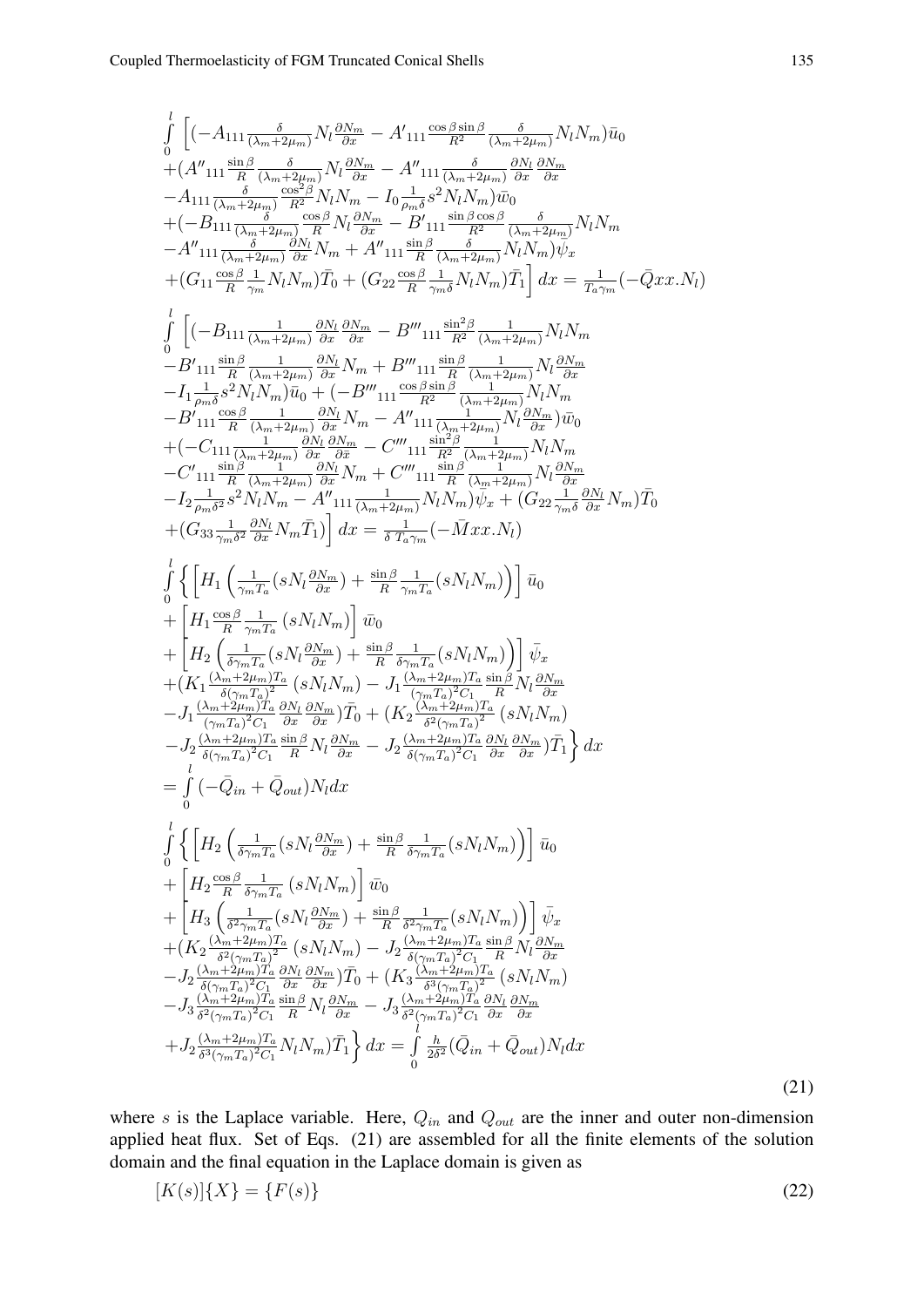| Table 1 Material properties of functionally graded constituent materials. |  |  |  |  |  |
|---------------------------------------------------------------------------|--|--|--|--|--|
|---------------------------------------------------------------------------|--|--|--|--|--|

| Metal                                  | Ceramic                                |
|----------------------------------------|----------------------------------------|
| $E_m = 66.2 \text{ Gpa}$               | $E_c = 117$ Gpa                        |
| $\alpha_m = 10.3 \times 10^{-6} (1/K)$ | $\alpha_c = 7.11 \times 10^{-6} (1/K)$ |
| $\rho_m = 4.41 \times 10^3 (kg/m^3)$   | $\rho_c = 5.6 \times 10^3 (kg/m^3)$    |
| $k_m = 18.1(W/mK)$                     | $k_c = 2.036(W/mK)$                    |
| $c_m = 808.3$ (J/kg.K)                 | $c_c = 615.6$ (J/kg.K)                 |
| $\nu = 0.321$                          | $\nu = 0.333$                          |

where  $[K(s)]$  is the global stiffness matrix,  $\{F(s)\}\$ is the global force matrix, and  $\{X\}$  is the global unknown matrix in form of the non-dimensional displacement components defined by Eqs. (20) in the Laplace transform domain. Note that since the time domain is transformed into the s-domain (Laplace), the mass, capacitance, and stiffness element matrices are compressed into one matrix, called the global stiffness matrix  $[K(s)]$ . The finite element equilibrium equation (22) is solved in the Laplace domain and the inverse Laplace transform to bering the solution into the real time domain  $t$  is handled using the numerical inversion of Laplace transform. For the solution of Eq.  $(22)$  and transformation into the real time domain t, the method developed by Brancik [25] for fast numerical inversion of Laplace transforms is developed in Matlab language environment.

### *2.6 Results and discussion*

Consider a simply supported functionally graded conical shell under the inside impulsive thermal shock. The ratio of thickness to small radius is assumed to be 0.1 and ratio of small radius to length of conical shell is assumed to be 0.1. The functionally graded shell is assumed to be made of combination of metal (Ti6Al4V) and ceramic (ZrO2), at the initial temperature 298.15K, with the material properties shown in Table 1.

The shell is ceramic-rich at the inside and metal-rich at the outside surfaces, respectively. Temperature field across the shell thickness is assumed to be of linear type. Thermal shock is of impulsive type and is applied to the inside surface. The equation of thermal shock is

$$
\bar{Q}_1 = 50\bar{t}e^{-10\bar{t}}\tag{23}
$$

The boundary conditions at the ends of the shell are assumed to be thermally insulated. For the FG shell, the power law index is assumed to be  $i = 0, 5$ , and  $i = \infty$ . Figure 2 shows the lateral deflection of the shell middle length versus time for different values of the power law index. Since the modulus of elasticity of ceramic is larger than metal, as the power law index  $i$  increases, the normal frequency which is directly proportional to the modulus of elasticity increases. When the power law index  $i$  increases, the displacement amplitude decreases too. Figure 3 shows the temperature of the shell middle length versus time. This figure shows that for pure ceramic shell ( $i = \infty$ ), temperature distribution becomes higher, as the ceramic conductivity is lower compared to metal. The reason is that lower thermal conductivity of ceramics increases the temperature of the structure under applied thermal shock load. Figure 4 shows the lateral deflection of the shell middle length versus time for different cone angles. This figure shows that the lateral displacement increases and its frequency decreases as the cone angle increases. When the cone angle is increased, the shell approaches to an annular plate and when the cone angle is decreased it approaches to cylindrical shell. The conical shells with larger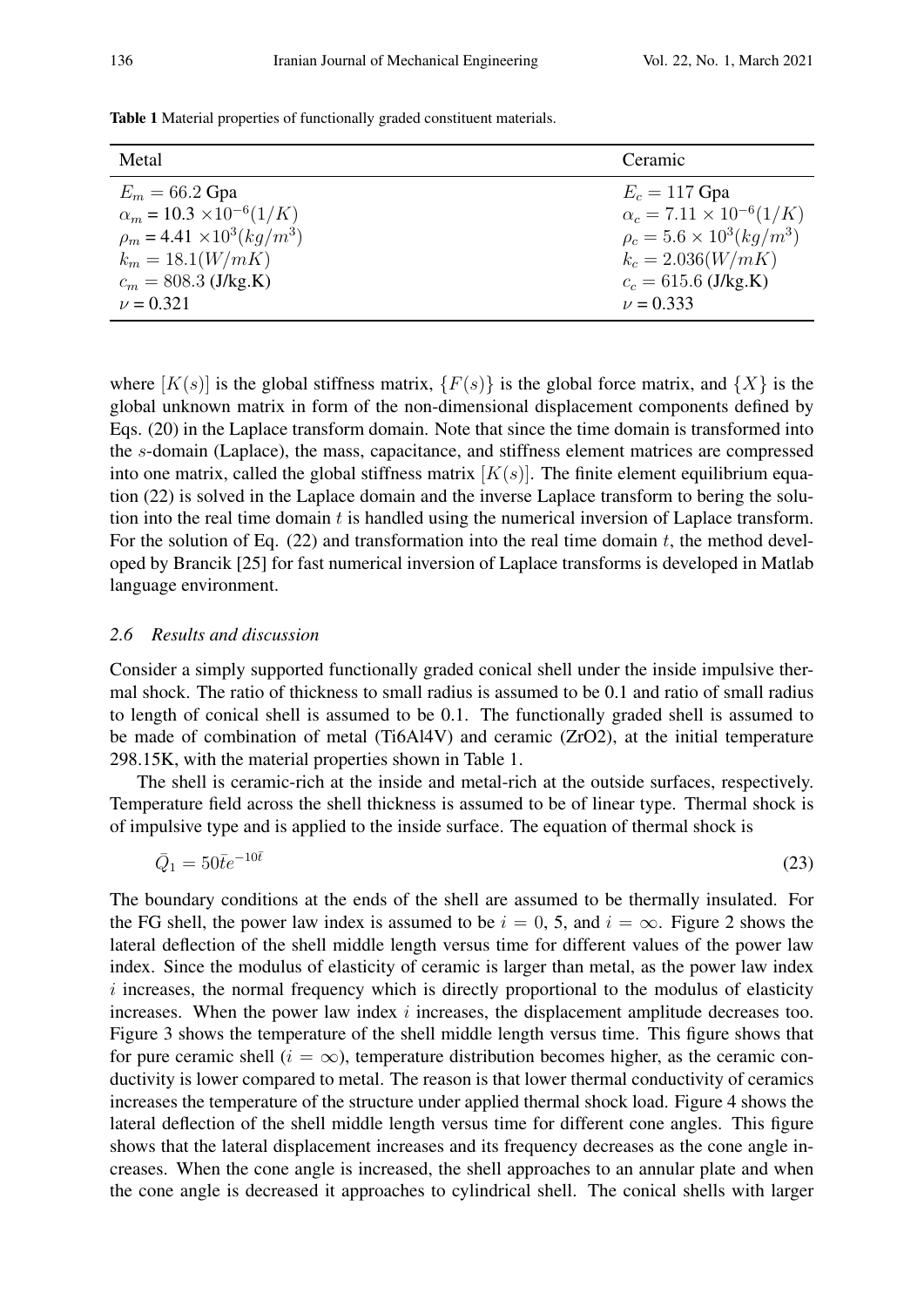

Figure 2 Radial displacement of middle length of the shell versus time for different power law indices.



Figure 3 Temperature of middle length and mid-plane of the shell versus time for different power law indices.



Figure 4 Radial displacement of middle length of the shell versus time for different cone angles.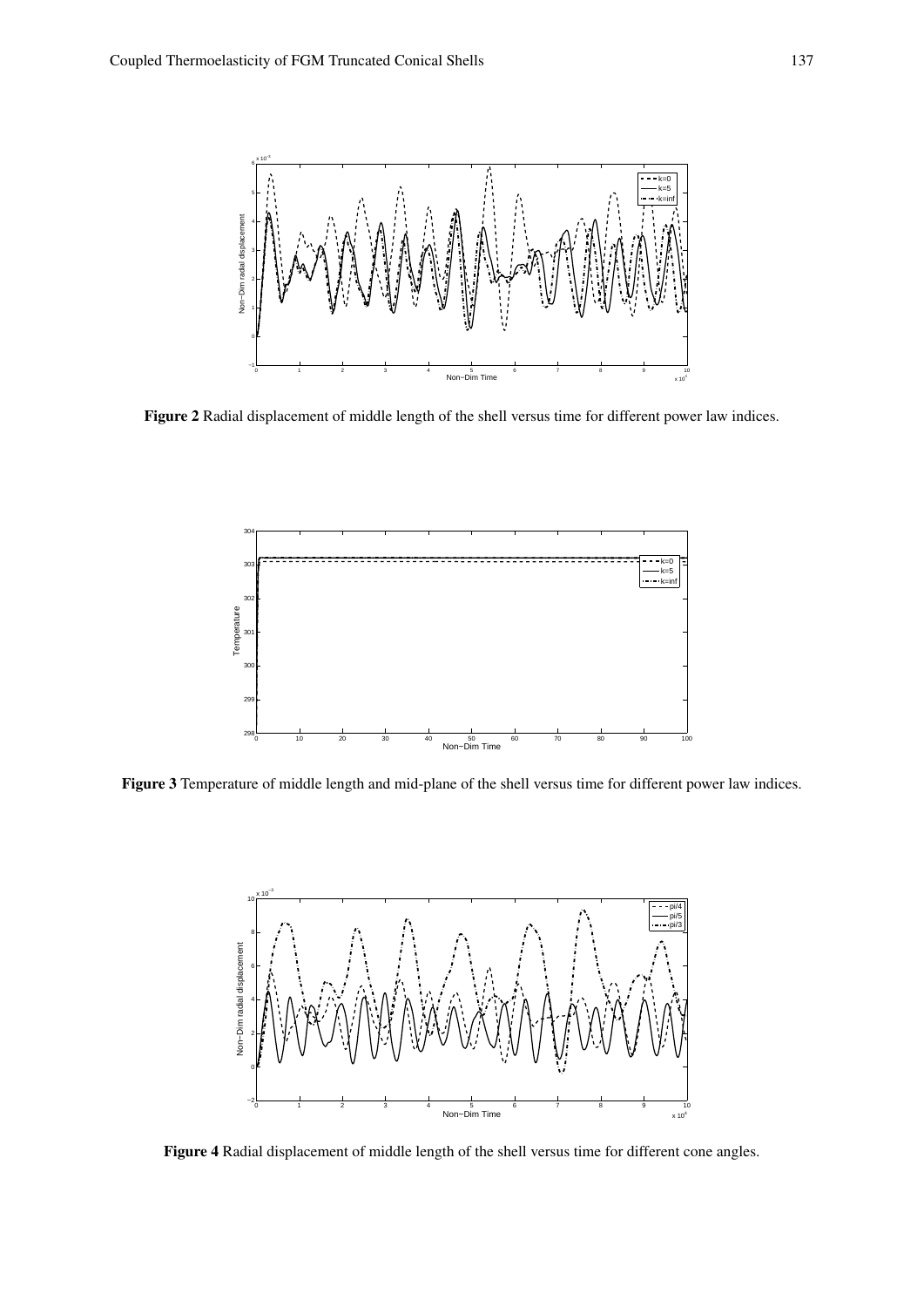

Figure 5 Radial displacement of middle length of the shell versus time.



Figure 6 Axial moment of middle length of the shell versus time.

half apex cone angle tend to have larger lateral deflection under internal applied thermal shock loads.

Now, consider a conical shell with similar material and thermal shock load of the previous example. The ratio of thickness to small radius is assumed to be 0.1 and ratio of small radius to length of the conical shell is assumed to be 0.1 and 1. Figure 5 shows the lateral deflection of the shell middle length versus time. This figure shows that, for the same ratio of  $h/R$ , when the ratio of small radius to length of conical shell is increased, the lateral deflection is also increased.

Figure 6 shows the axial moment of the shell middle length versus time. Figure 7 shows the axial force of the shell middle length versus time.

Now consider the same type of applied thermal shock load, as given by Eq. (23), but with different amplitudes. The shock amplitude is assumed to be 50, 100, and 200. The plots of thermal shock loads are shown in Fig. 8. Figures 9 and 10 show the lateral deflection and temperature of the shell middle length versus time. When the shock amplitude is increased, the radial middle length deflections of shell versus time and the induced temperatures are increased.



Figure 7 Axial force of middle length of the shell versus time.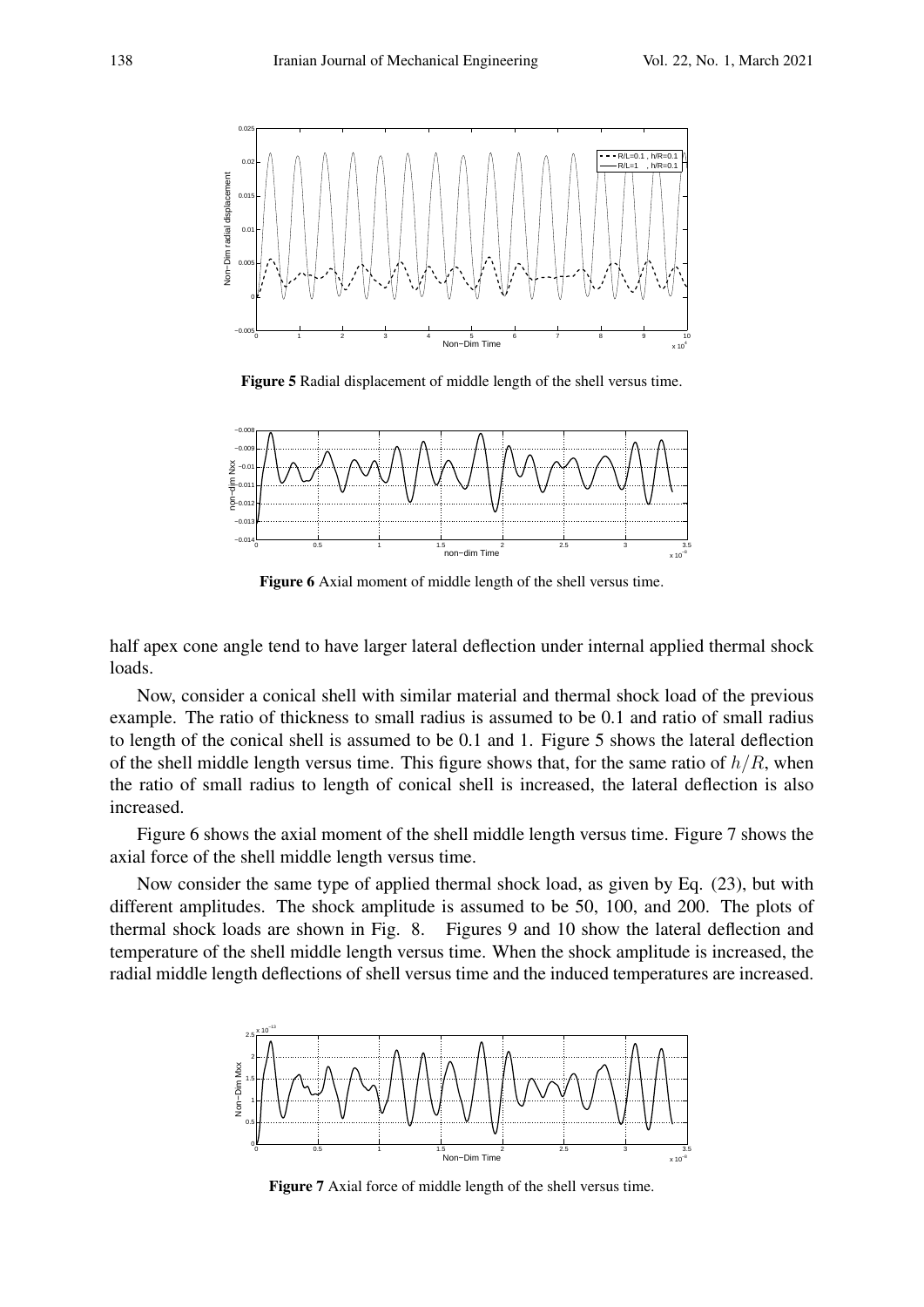

Figure 8 Shocks with different amplitudes



Figure 9 Radial displacement of middle length of shell versus time with shocks.



Figure 10 Temperature of middle length and mid-plane of the shell versus time with shocks.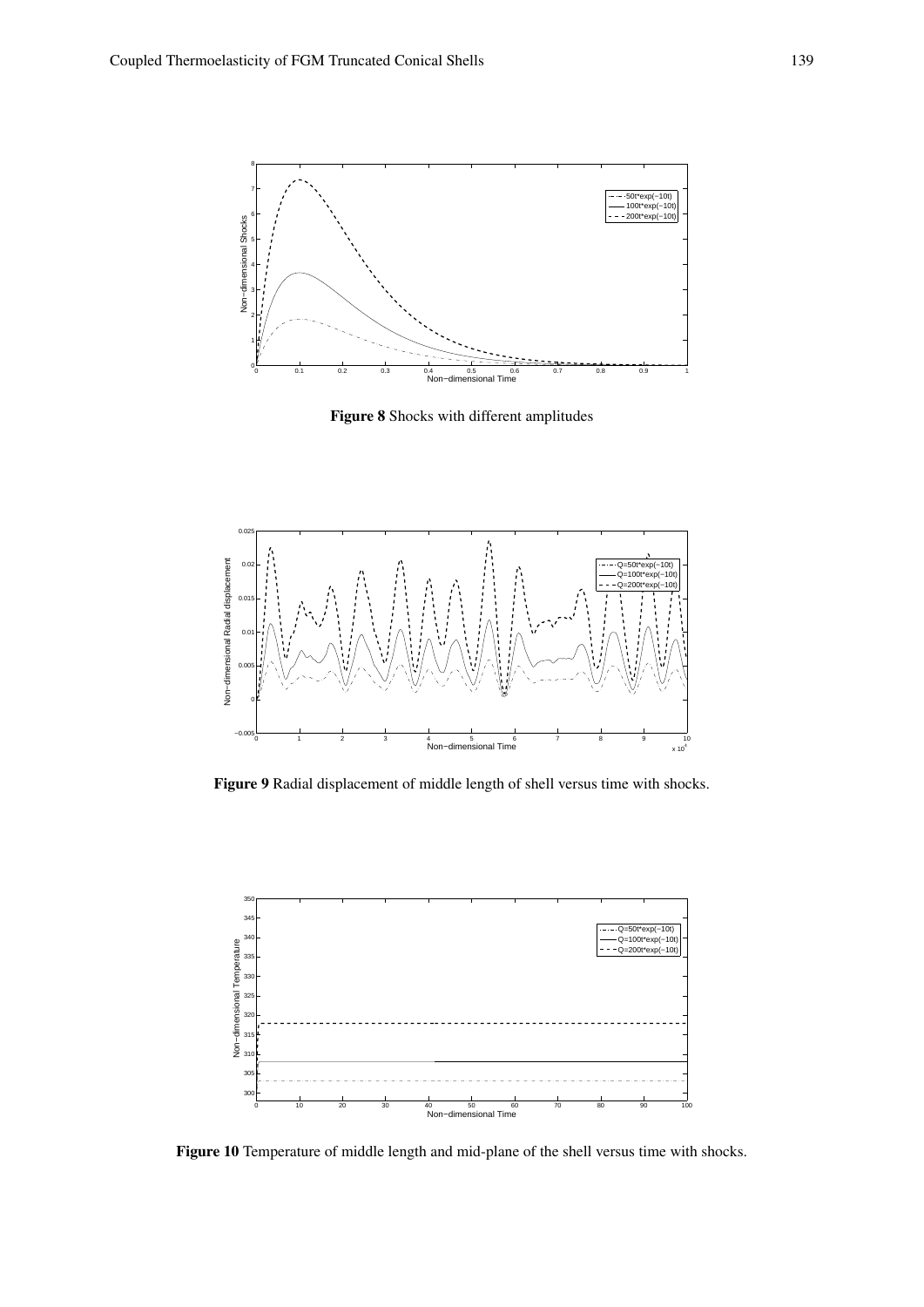### 3 Conclusion

Figures 2 to 10 show the behavior of a truncated conical shell made of functionally graded materials under internal thermal shock load. The response of the shell is obtained under the coupled thermoelastic assumption. The figures represent vibratory behavior under such a thermal shock load and the coupled thermoelastic assumption. The question then arises that why wave fronts (in temperature, displacement, and stress fields) are not detected in any of the given figures? Are the wave fronts created and not seen in the figures, or the wave fronts are absent in the shells or plates under thermal shock loads? This is an important question to be carefully addresses.

Referring to Chapters 8 and 9 of reference [21], wave fronts under coupled thermoelastic assumption are observed in different types of structures. The structures discussed in this reference, are analyzed using the theory of thermoelasticity. Plate and shell structures are based on the flexural theory, where the stresses are lumped across the thickness. This assumption results into ignorance of the wave fronts across the plate or shell thickness. That is, while the wave fronts exist across the thickness, but due to the flexural assumption they are not detected. Applying thermal shock loads to the sides of the flexural members result to vibratory behavior, as presented in this article.

## Appendix

$$
\int \frac{E(z)}{1 - v^2} dz = A_{111} \qquad \int \frac{E(z)}{1 - v^2} z dz = B_{111} \qquad \int \frac{E(z)}{1 - v^2} v dz = A'_{111}
$$
  

$$
\int \frac{E(z)}{1 - v^2} v z dz = B'_{111} \qquad \int \frac{E(z)}{2(1 + v)} dz = A''_{111} \qquad \int \frac{E(z)}{2(1 + v)} z dz = B''_{111}
$$
  

$$
\int \frac{E(z)}{1 + v} dz = A'''_{111} \qquad \int \frac{E(z)}{1 + v} z dz = B'''_{111} \qquad \int v \frac{E(z)}{1 - v^2} z^2 dz = C_{111}
$$
  

$$
\int v \frac{E(z)}{1 - v^2} z^2 dz = C'_{111} \qquad \int \frac{E(z) \cdot \alpha(z)}{1 - v} dz = G_{11} = H_1
$$
  

$$
\int \frac{E(z)}{1 + v} z^2 dz = C'''_{111} \qquad \int \frac{E(z) \cdot \alpha(z)}{1 - v} z dz = G_{22} = H_2
$$
  

$$
\int \frac{E(z) \cdot \alpha(z)}{1 - v} z^2 dz = G_{33} = H_3 \qquad \int \rho(z) \cdot c(z) dz = K_1 \qquad \int k(z) dz = J_1
$$
  

$$
\int \rho(z) \cdot c(z) z dz = K_2 \qquad \int k(z) z dz = J_2 \qquad \int \rho(z) \cdot c(z) z^2 dz = K_3
$$
  

$$
\int k(z) z^2 dz = J_3 \qquad (24)
$$

### References

- [1] Ignaczak, J., and Nowacki, W. "Transversal Vibration of a Plate, Produced by Heating", Archiwum Mechaniki Stosowanej, pp. 650-667, (1961).
- [2] Jones, J.P., "Thermoelastic Vibrations of a Beam", The Journal of the Acoustical Society of America, Vol. 39, No. 3, pp. 542-548, (1966).
- [3] Manoach, E., and Ribeiro, P., "Coupled, Thermoelastic, Large Amplitude Vibrations of Timoshenko Beams", International Journal of Mechanical Sciences, Vol. 46, No. 11, pp. 1589-1606, (2004).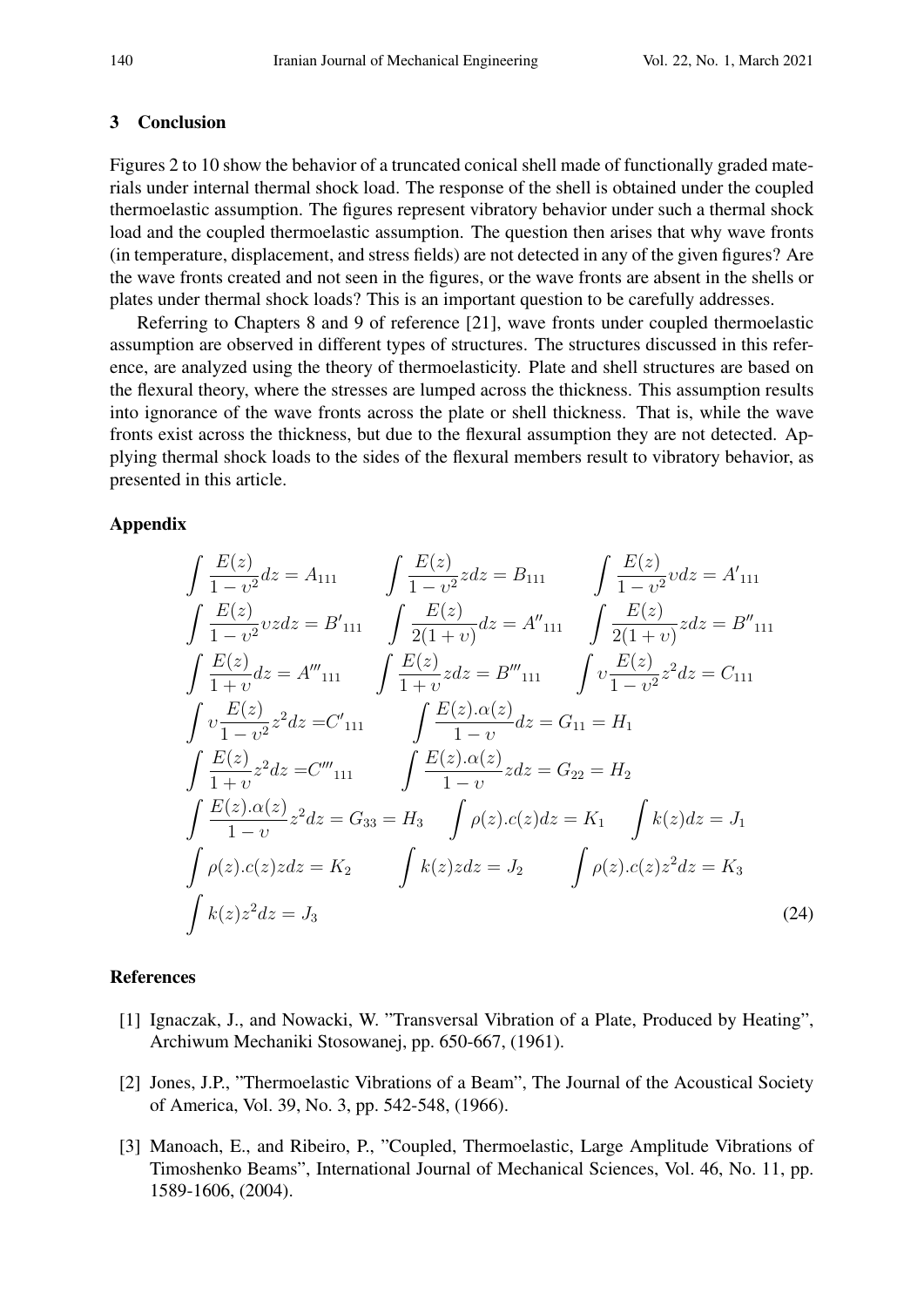- [4] Babaei, M.H., Abbasi, M., and Eslami, M.R., "Coupled Thermoelasticity of Functionally Graded Beams", Journal of Thermal Stresses, Vol. 31(8), pp. 680-697, (2008).
- [5] Inan, E., "Coupled Theory of Thermoelastic Plates", Acta Mechanica, Vol. 14, No. 1, pp. 1-29, (1972).
- [6] Chang, W.P., and Wan, S.M., "Thermomechanically Coupled Non-linear Vibration of Plates", International Journal of Non-Linear Mechanics, Vol. 21, No. 5, pp. 375-389, (1986).
- [7] Trajkovski, D., and Cuki, R., "A Coupled Problem of Thermoelastic Vibrations of a Circular Plate with Exact Boundary Conditions", Mechanics Research Communications, Vol. 26, No. 2, pp. 217-224, (1999).
- [8] Yeh, Y.L., "The Effect of Thermo-mechanical Coupling for a Simply Supported Orthotropic Rectangular Plate on Non-linear Dynamics", Thin-Walled Structures, Vol. 43, No. 8, pp. 1277-1295, (2005).
- [9] Akbarzadeh, A.H., Abbasi, M., and Eslami, M.R., "Coupled Thermoelasticity of Functionally Graded Plates Based on the Third-order Shear Deformation Theory", Thin-Walled Structures, Vol. 53, pp. 141-155, (2012).
- [10] Jafarinezhad, M.R., and Eslami, M.R., "Coupled Thermoelasticity of FGM Annular Plate under Lateral Thermal Shock", Composite Structures, Vol. 168, pp. 758-771, (2017).
- [11] McQuillen, E.J., and Brull, M.A., "Dynamic Thermoelastic Response of Cylindrical Shells", Journal of Applied Mechanics, Vol. 37, No. 3, pp. 661-670, (1970).
- [12] Eslami, M.R., Shakeri, M., and Sedaghati, R., "Coupled Thermoelasticity of an Axially Symmetric Cylindrical Shell", Journal of Thermal Stresses, Vol. 17, No. 1, pp. 115-135, (1994).
- [13] Chang, J.S., and Shyong, J.W., "Thermally Induced Vibration of Laminated Circular Cylindrical Shell Panels", Composites Science and Technology, Vol. 51, No. 3, pp. 419- 427, (1994).
- [14] Eslami, M.R., Shakeri, M., Ohadi, A.R., and Shiari, B., "Coupled Thermoelasticity of Shells of Revolution: Effect of Normal Stress and Coupling", AIAA Journal, Vol. 37(4), pp. 496-504, (1999).
- [15] Bahtui, A., and Eslami M.R., "Coupled Thermoelasticity of Functionally Graded Cylindrical Shells", Mechanics Research Communications, Vol. 34, No. 1, pp. 1-18, (2007).
- [16] Kraus, H., "Thermally Induced Vibrations of Thin Nonshallow Spherical Shells", AIAA Journal, Vol. 4, No. 3, pp. 500-505, (1966).
- [17] Amiri, M., Bateni, M., and Eslami, M.R, "Dynamic Coupled Thermoelastic Response of Thin Spherical Shells", Journal of Structural Engineering & Applied Mechanics, doi.org/10.31462/jseam.2019.02053062
- [18] Soltani, N., Abrinia, K., Ghaderi, P., and Hakimelahi, B., "A Numerical Solution for the Coupled Dynamic Thermoelasticity of Axisymmetric Thin Conical Shells", Mathematical and Computer Modelling, Vol. 55, pp. 608-621, (2012).